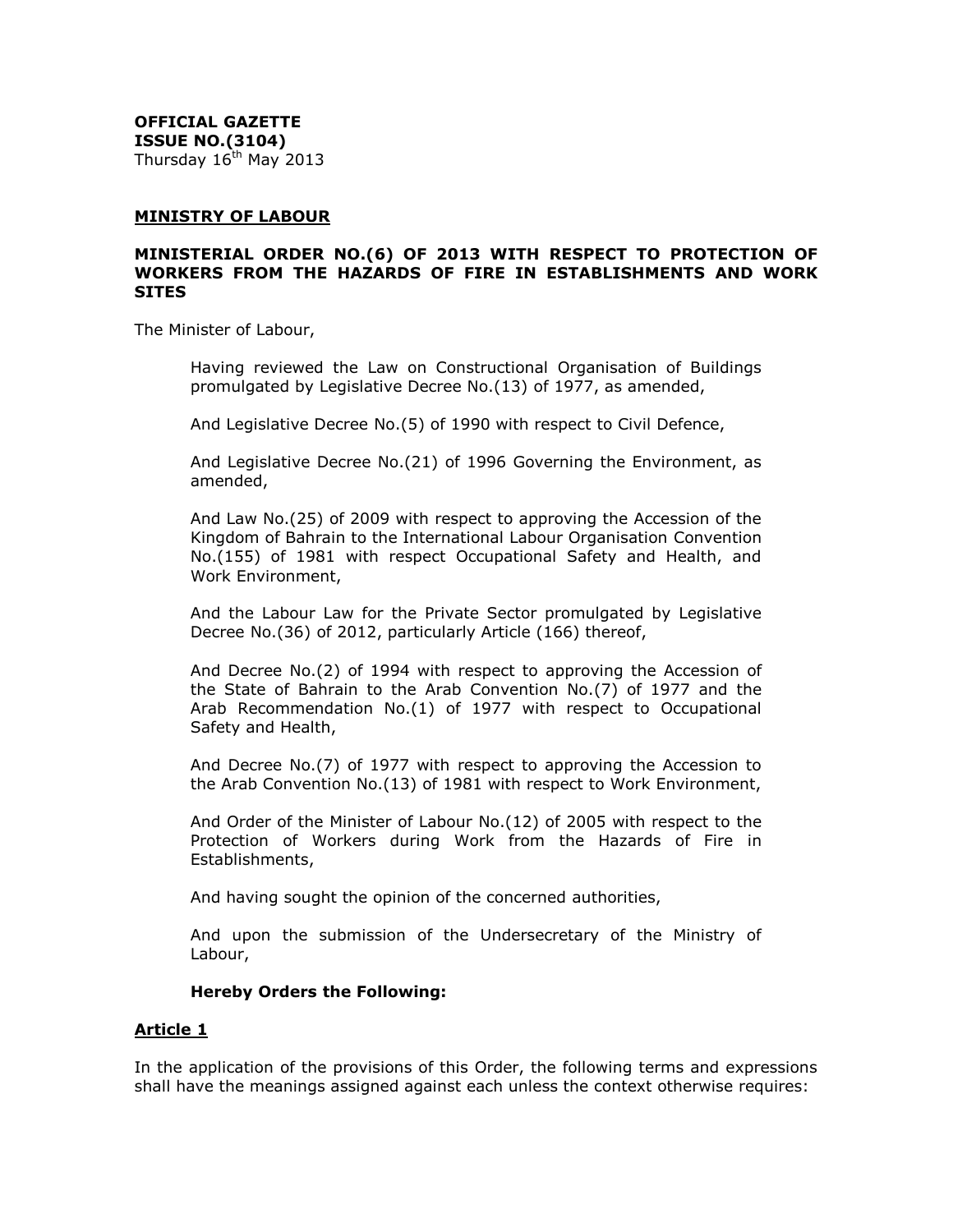- 1. **Ministry**: The ministry concerned with labour affairs in the private sector.
- 2. **Maintained:** means kept in a good working condition and intended for use whenever required.
- 3. **Qualified Person:** means any person who is suitably trained and has sufficient experience in his work.
- 4. **Competent Authority:** means the authority concerned with civil defence affairs.
- 5. **Work Site:** means the place prepared by an employer for the worker to perform his duties therein. Work sites shall also include the following:
	- Any place in the establishment where workers can be present.
	- Any room, corridor, hall, chamber, staircase, road or any other place inside the establishment used by the workers to enter or exit the work site.

# 6. **Fire-fighting methods including:**

- Manual Fire-fighting Equipment: They include manual equipment used for fire-fighting in its early stages by ordinary persons present at the building.
- **Fixed Fire-fighting Equipment and Facilities**: A fixed network of extensions that includes what is used for fire-fighting in its early stages by ordinary persons who are present at the work site including what is used by trainees who receive training upon its use.
- **Fixed Automatic Fire-fighting Equipment and Facilities:** A fixed network of extensions with outlets distributed in the areas required to be protected and fed by continuous sources of appropriate fire-fighting materials and is automatically operated.

# 7. **Fire Alarm Systems:**

- **a) Manual Alarm System:** Manually operated equipment by switches (call points) distributed in certain areas and operated by electrical power.
- **b) Automatic Alarm System:** Equipment operated by electrical power to detect the fire hazard.

# **Article 2**

The provisions of this Order shall be applicable to all establishments and work sites subject to the provisions of the Labour Law for the Private Sector promulgated by Law No.(36) of 2012.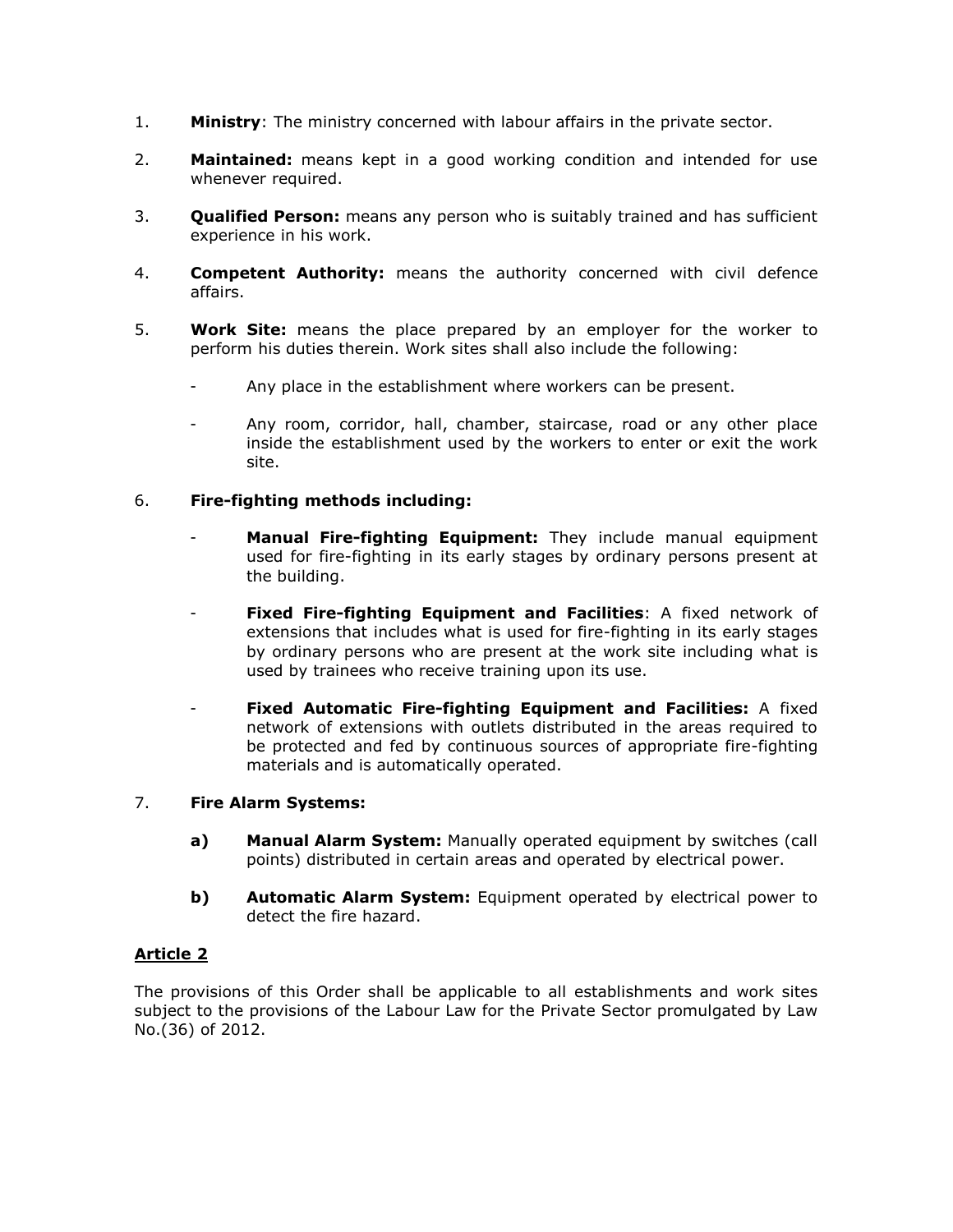All establishments, which are built after the effective date of this Order, as well as all extensions and alterations to existing establishments, shall be designed according to the following:

- 1. Security and safety requirements set forth in the Law of Constructional Organisation of Buildings promulgated by Legislative Decree No.(13) of 1977, as amended.
- 2. The approved Bahraini Standard Specification with respect to Industrial Safety and Health Conditions.
- 3. Regulation concerning the requirements for prevention and protection in establishments.
- 4. They shall comprise the facilities ensuring the prevention of building"s collapse, eruption or spread of fire or smoke from one part of the building to other parts.

It shall be prohibited to commence any new construction works or to make any extensions or modifications to an existing establishment except upon reviewing the designs and approving them by a competent authority.

An employer shall notify the Ministry of whatever adopted in accordance with the provisions of this Article.

# **Article 4**

An employer shall take the necessary precautions for protection of his workers or those who are present at his work site from the hazards of fire. He shall provide them with protection services against its hazards as well as the means of rescue and firefighting in the manner outlined in this Order.

It shall be prohibited for an employer to encumber workers or to deduct from their wages any amount in consideration of providing such protection.

# **Article 5**

An employer shall conduct an evaluation of the hazards of fire at the work sites in the establishment and shall take all the necessary measures and precautions to reduce the hazards of fire to the minimum level.

# **Article 6**

A worker shall be prohibited from doing any act or omission with the intent of preventing instructions, abusing or causing damage to the facilities maintained for the protection of the health and safety of workers in the establishment. A worker shall use the means of protection and shall look after the facilities kept in his custody with due care and shall implement the instructions laid down for protection of his health from the hazards of fire and shall not do any act that is likely to cause fire.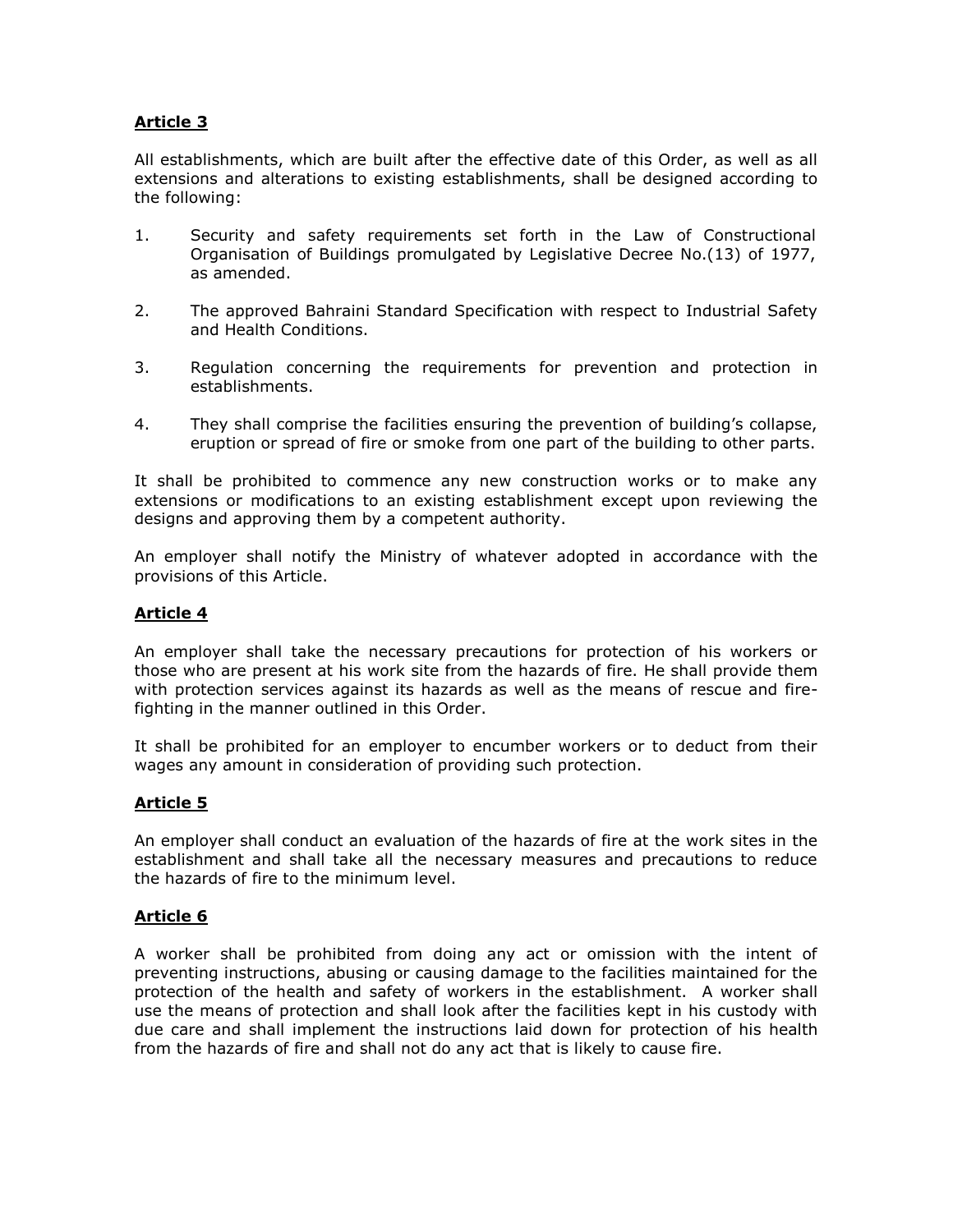Adequate and suitable fire-fighting facilities shall be provided and maintained at all work sites by the employer, provided that they shall comply with the following:

- 1. They shall be fit for use on a continuous basis.
- 2. Their numbers and type shall be suitable to the size and nature of the establishment"s operations and in accordance with the approved standard specifications with respect to occupational safety and health conditions.
- 3. Fire-fighting facilities shall be kept at conspicuous places that are easily accessible.

# **Article 8**

An employer shall entrust a qualified person to undertake the inspection of firefighting facilities at least once in every year, provided that the date of inspection, date of subsequent maintenance and name of the person who has carried out the inspection shall be marked thereon.

The abovementioned periodical inspection shall be conducted upon fire-fighting equipment and facilities by an organization recognized by the competent authority.

# **Article 9**

An employer shall provide all the facilities with sufficient and suitable alarm systems in the case of fire that shall be heard simultaneously in all parts of the establishment. The fitness of such devices for operation shall be examined by a qualified person at least once every three months and the inspection results shall be entered in a special register to be maintained in the establishment.

The abovementioned periodical inspection shall be conducted upon fire alarms by an organization recognized by the competent authority.

# **Article 10**

An employer shall train a sufficient number of workers on the use of fire-fighting facilities to ensure taking the appropriate action in case of fire, provided that the training shall be undertaken by an organization approved by the competent authority.

# **Article 11**

All establishments and work sites shall have sufficient and suitable means of escape in case of fire subject to the following conditions:

- 1. Emergency exits shall be as follows:
	- a) Their number, capacity and dimensions shall be proportionate to the number of workers and nature of operations, provided that the workers with special needs shall be taken into account.
	- b) They shall lead to safe areas and as quickly as possible.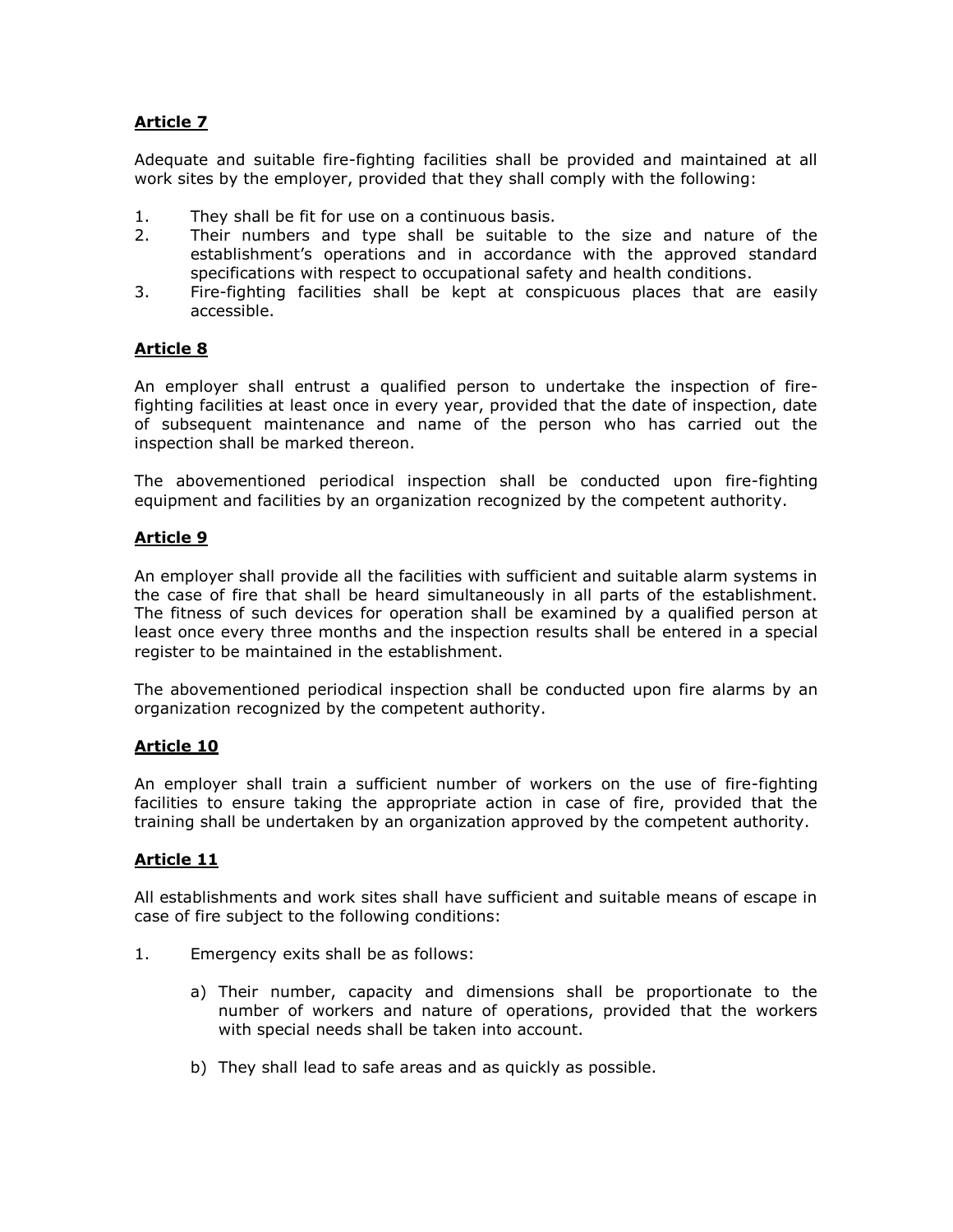- c) They shall open outwards when individuals rush or when they exit.
- d) They shall not be locked and can be easily opened from the inside whenever required.
- e) The doors shall not be opened by a sliding or a revolving method.
- f) They shall be lit and easily identifiable by clearly displaying on them the words "Emergency Exit" and shall be placed at an appropriate height while providing emergency lighting for the exits in case of a power cut.
- 2. All the passages leading to the fire exits shall be fire resistant, shall be clear of obstructions and shall include emergency lighting so that the exit route can be adequately lit.
- 3. A signboard shall be displayed in a prominent place showing the instructions that must be followed in case of a fire in the establishment. The signboard shall be in Arabic and English or any other language understood by the worker whenever required.
- 4. There shall be safe assembly points for the workers in case of fire to be designated "Fire Assembly Point", and all the workers shall be made aware of their location.

An employer shall observe the following conditions at the establishments and work sites for the prevention of fire:

- 1. The establishment"s buildings should be made of materials that are fire resistant in accordance with the establishment's nature of business.
- 2. To separate the sites that contain inflammable and other materials from other sites with a safe distance that ensure that fire shall not spread once it ignited.
- 3. To insulate hot surfaces like boilers and pipes connected thereto to prevent the spread of the radiation heat.
- 4. To coat hot gas pipes and exhaust pipes of internal combustion engines with insulating materials to prevent the spread of heat.
- 5. To use secure containers and tanks to store and handle flammable liquids and gases in small quantities in special stores and in accordance with the quantities determined by the concerned authority.
- 6. To place all equipment and operations that produce high temperatures or fire at a safe distance from the inflammable materials.
- 7. To take precautionary measures to prevent any malfunction in electrical supplies and connectors so that they shall be in accordance with the technical standards together with constant inspection and maintenance while avoiding the hazards of overloading electrical appliances.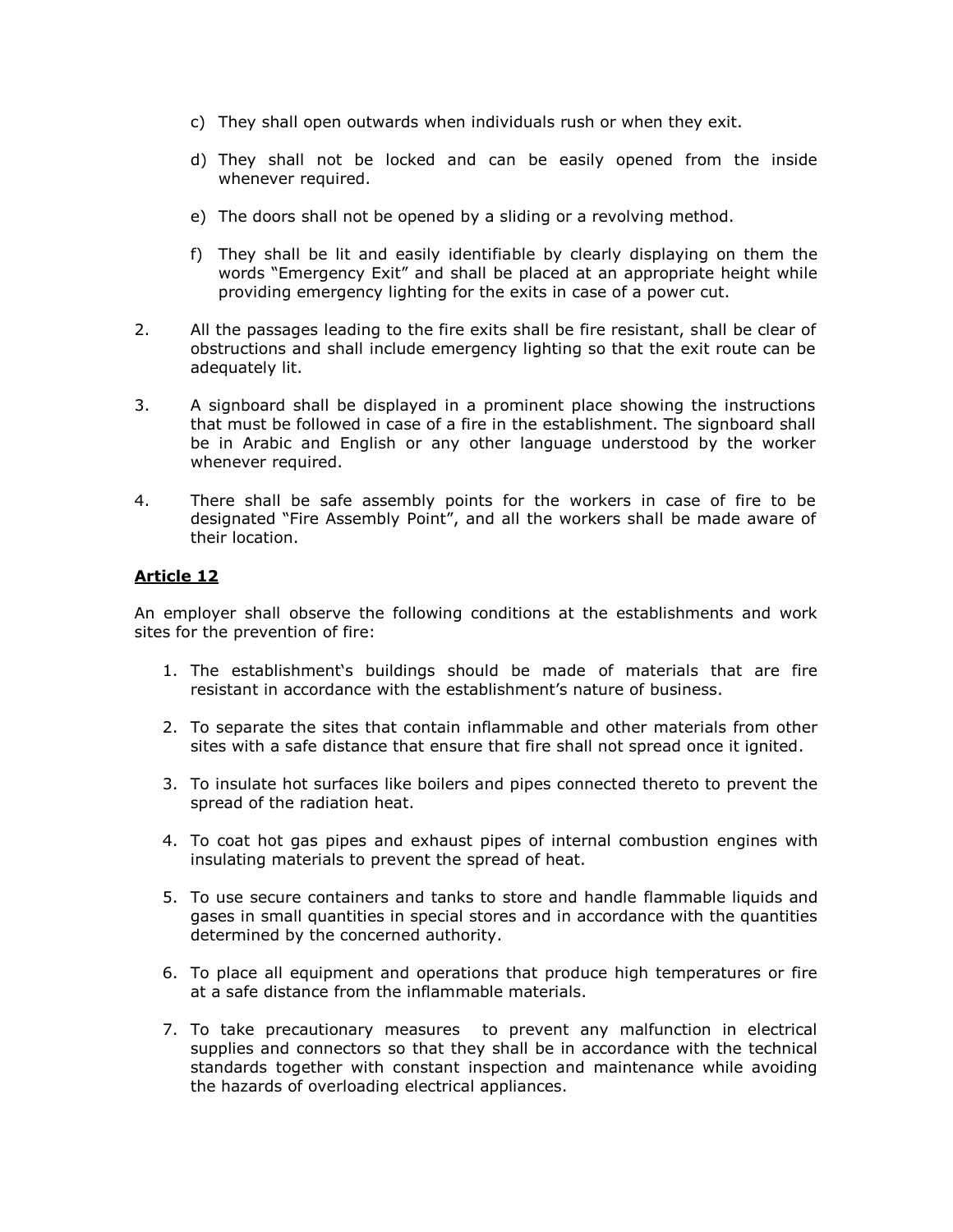- 8. To observe the hygiene practices and proper storage arrangements together with the disposal of hazardous waste and materials especially inflammable materials in all work sites.
- 9. To divide the stores of materials, products or waste particularly the inflammable ones into sections by fire resisting partitions or non inflammable doors.
- 10. To prevent smoking inside the work places particularly the ones that contain inflammable materials together with instructions to be posted in such places.
- 11. To educate the workers about the hazards of fire, ways of preventing and combating together with the faults that lead to its occurrence and ways to prevent them.

An employer shall observe the following conditions in any under construction site for the protection from fire:

- 1. To store inflammable materials away from any flame or source of oxidising materials.
- 2. To adopt safety precautions in operations that generate high temperatures, any other type of flames, sparks, dust, vibrations from welding, grinding, cutting and the issue of a hot work permit.
- 3. To adopt safety precautions upon using electric generators and mobile pumps so as to be placed away from the inflammable materials and workers.
- 4. To prevent smoking inside the work sites that contain inflammable materials provided instructions for this purpose shall be posted in such areas.
- 5. To take precautionary measures to prevent any malfunction in electrical supplies and connectors so that they shall be in accordance with the technical standards together with constant inspection and maintenance while avoiding the hazards of overloading electrical appliances.
- 6. To dispose of inflammable industrial waste and avoid the accumulation of such materials together with the periodical cleaning of such work sites.
- 7. To store compressed gas cylinders in special stores away from heat sources together with adopting safety precautions while transporting or using them.
- 8. To adopt safety precautions upon using mobile pumps so as to be placed away from the places where the workers are present.
- 9. The site controller"s room (security guard) shall be designed as not to be part of the work site together with adopting all the workers accommodation conditions.